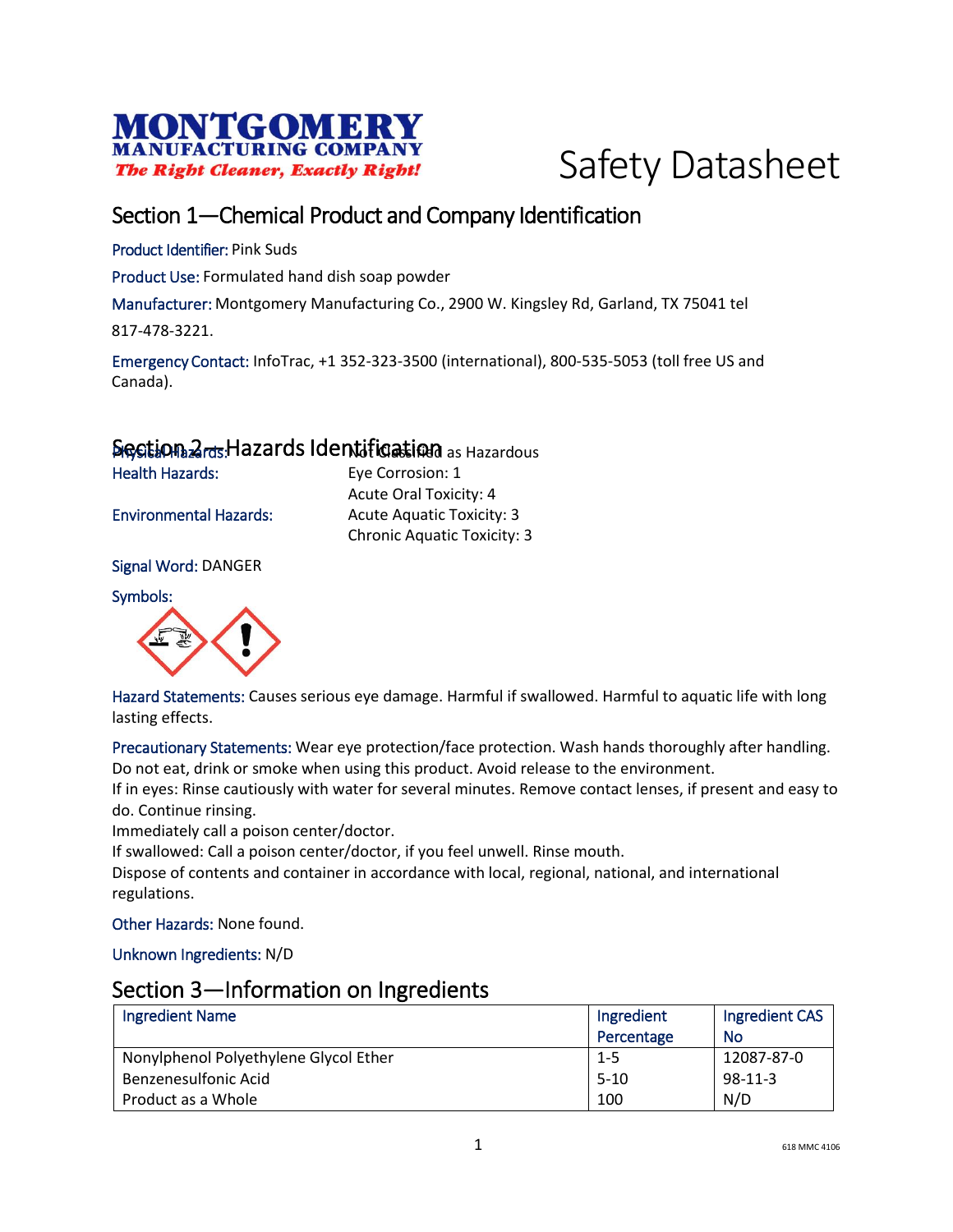# Section 4—First Aid Measures

Skin contact: If on skin or hair: Wash with plenty of water. If skin irritation occurs: Get medical attention. Take off contaminated clothing and wash it before reuse.

Eye contact: If in eyes: Rinse cautiously with water for several minutes. Remove contact lenses, if present and easy to do. Continue rinsing. Immediately call a doctor.

Ingestion: If swallowed: Call a poison center/doctor if you feel unwell. Rinse mouth

Inhalation: If inhaled: Get to fresh air. If not breathing or if breathing is difficult, provide respiratory assistance and seek medical attention.

Most important symptoms/effects, acute and delayed: N/D

Indication of immediate medical attention/special treatment: N/D

### Section 5—Fire-Fighting Measures

Suitable extinguishing media: Use media suitable to surrounding fire.

Specific hazard arising from chemicals: None known

Special equipment and precautions: Normal protective clothing. Self contained breathing apparatus should be provided to firefighters in confined spaces.

### Section 6—Accidental Release Measures

Personal precaution, protective equipment, emergency procedures: Avoid contact with skin and eyes. Do not ingest. Do not inhale. Wear Personal Protective Equipment (refer to section 8).

Methods and material for containment and clean up: Avoid release to the environment. Stop discharge and contain material. Substantial quantities may be recovered with a vacuum pump. Use explosion proof equipment if flammable or combustible. Otherwise, use appropriate absorbent. Place contaminated material in container suitable for disposal. Use appropriate protective equipment. Be sure there is adequate ventilation. Do not flush to streams or other bodies of water. Contact appropriate environmental agencies if further guidance is required.

## Section 7—Handling and Storage

Precautions for safe handling: Wash thoroughly after handling, especially before eating, drinking, smoking or using restroom facilities. Wash goggles and gloves. Launder contaminated clothing. Do not swallow. Do not get in eyes. Do not inhale mists or vapors.

Cautions for safe storage: Keep away from children.

Incompatibilities: Strong oxidzers and reducers.

### Section 8—Exposure controls/personal protection

#### Exposure Limits: N/D

#### Specific Engineering: N/D

Individual protective equipment and measures: Respiratory Protection: NIOSH/MSHA approved respirator. Mechanical: Where dusts or mists are generated. Protective Gloves: Rubber or neoprene gloves. Eye protection: Chemical goggles. Other Protective Clothing: Standard work clothing. Wash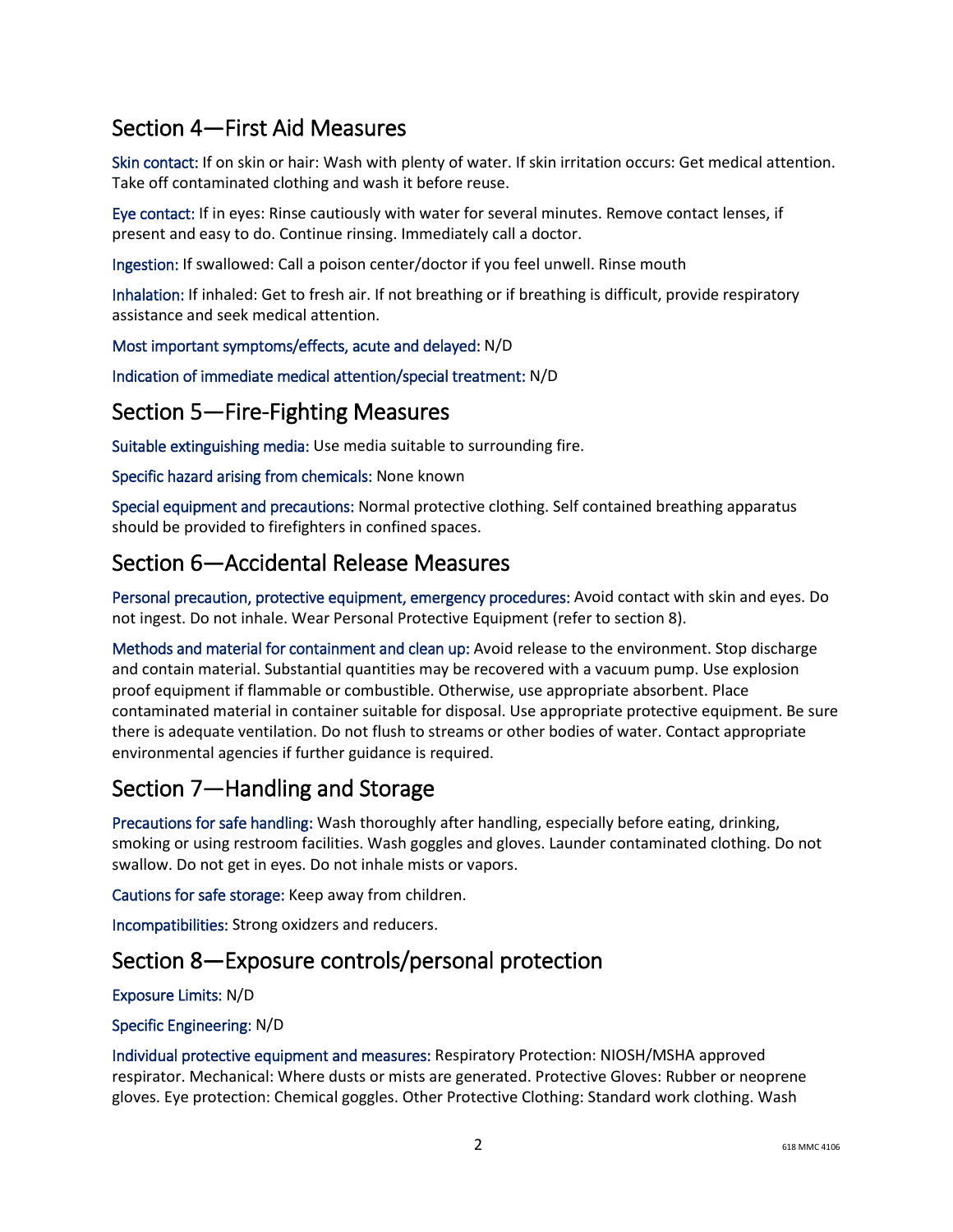articles before reuse.

## Section 9—Physical and Chemical Properties

| Physical State: Solid (powder)                    | Flammability (solid, gas): N/D   |
|---------------------------------------------------|----------------------------------|
| <b>Color: Pink</b>                                | Vapor Pressure (mmHg): N/D       |
| Odor: Light herbal fragrance                      | Vapor Density (air= 1): N/D      |
| Odor Threshold: N/D                               | <b>Relative Density: N/D</b>     |
| pH: N/D                                           | Solubilities: In water: complete |
| Melting point/freezing Point: N/D                 | Partition Coefficient: N/D       |
| Initial Boiling Point and Boiling Range: N/D      | Auto-Ignition Temperature: N/D   |
| Flash Point: N/D                                  | Decomposition Temperature: N/D   |
| <b>Evaporation Rate: N/D</b>                      | Viscosity: N/D                   |
| Upper/Lower Flammability or Explosive limits: N/D |                                  |

### Section 10—Stability and Reactivity:

| <b>Chemical Stability: Stable</b>            | <b>Condition to Avoid:</b>                   |
|----------------------------------------------|----------------------------------------------|
| Reactivity: No specific reactivity test data | Possibility of Hazardous Reaction: Hazardous |
| available for this mixture.                  | Polymerization: N/D                          |
| Incompatible Materials: Strong oxidzers and  | <b>Hazardous Decomposition Products:</b>     |
| reducers                                     | Carbon monoxide and carbon dioxide.          |

## Section 11—Toxicological information:

Information on the likely routes of exposure: Skin contact, eye contact, inhalation, ingestion.

| <b>Chemical Name</b>                  | Oral LD50   | Dermal LD50 | <b>Inhalation LD50</b> |
|---------------------------------------|-------------|-------------|------------------------|
| Nonylphenol Polyethylene Glycol Ether | 960 mg/kg   | N/D         | N/D                    |
| Benzenesulfonic Acid                  | 469 mg/kg   | N/D         | N/D                    |
| Product as a Whole                    | 1,939 mg/kg | N/D         | N/D                    |

Important symptoms: Refer to Section 4—First Aid Measures.

Effects of Acute Exposure: None known

Effects of Chronic Exposure: None known

Carcinogenicity: IARC: No component of this product present at levels greater than or equal to 0.1% is identified as a carcinogen or potential carcinogen by ACGIH.

ACGIH: No component of this product present at levels greater than or equal to 0.1% is identified as a carcinogen or potential carcinogen by ACGIH.

#### Other Data: N/D

### Section 12—Ecological Information:

Ecotoxicity: Harmful to aquatic life with long lasting effects.

Nonylphenol Polyethylene Glycol Ether: Toxicity to fish LC50 - Pimephales promelas (fathead minnow) - 3.8 - 6.2 mg/l - 96 h, Toxicity to daphnia and other aquatic invertebrates LC50 - Daphnia magna (Water

flea) - 9.3 - 21.4 mg/l - 48 h, Toxicity to bacteria IC50 - Bacteria - > 1,000 mg/l - 16 h.

| Persistence and degradability: N/D | Bioaccumulative Potential: N/D    |
|------------------------------------|-----------------------------------|
| Mobility in Soil: N/D              | <b>Other Adverse Effects: N/D</b> |